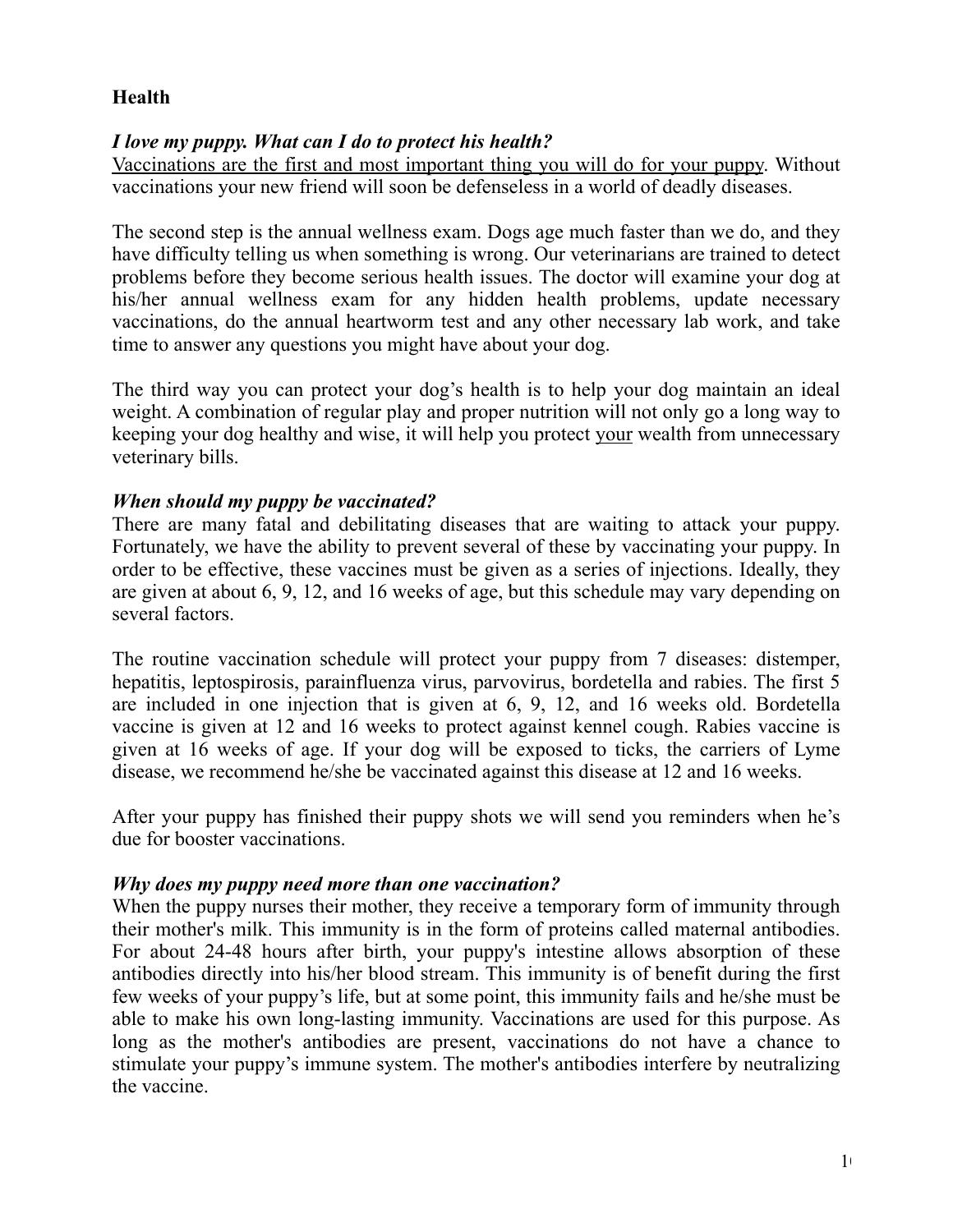Many factors determine when the puppy will be able to respond to the vaccinations. These include the level of immunity in the mother dog, how much antibody has been absorbed, and the number of vaccines given to the puppy. Since we do not know when your puppy will lose his/her short-term immunity, we give a series of vaccinations.

We hope that at least 2 of these will fall in the window of time when your puppy has lost immunity from their mother, but has not yet been exposed to disease. A single vaccination, even if effective, is not likely to stimulate the long-term immunity, which is so important.

Rabies vaccine is an exception to this, since one injection given at the proper time is enough to produce immunity for one year in puppies and two years in adult dogs.

## *What are 'required' vaccinations?*

All dogs in Iowa are required to have proof of a current rabies vaccination. Iowa also requires all dogs that are hospitalized or boarded have a current distemper vaccination. Almost all hospitals and boarding kennels will also require a vaccination against bordetella prior to any boarding or hospitalization.

## *Do all puppies have worms?*

Intestinal parasites are common in puppies. Puppies can become infected with parasites before they are born, or later through their mother's milk. The microscopic examination of a stool sample will usually help to detect the presence of intestinal parasites. We strongly recommend this exam for all puppies. Even if we do not get a stool sample, we recommend the use of a deworming medication that is safe and effective against roundworms and hookworms. We do this because your puppy does not pass worm eggs every day, so the stool sample may not detect worms that are present.

Because some of these internal parasites can be transmitted to humans good hygiene is very important when playing with your pet or handling stool. For example, roundworm eggs, when ingested by a child, can lead to severe problems including blindness. It's very important that you pick up your puppy's stool promptly, and that you and your children wash your hands after playing with or petting your puppy and before eating. Teach children to avoid putting their hands in their mouths after playing with the puppy.

Our deworming medication has no side effects and is given every 2 weeks until 6 months of age. It is important that it be repeated on a regular schedule because the medication only kills the adult worms. Within 2-4 weeks, the larval stages will become adults and need to be treated. Dogs remain susceptible to re-infection with worms and periodic deworming throughout the dog's life may be recommended.

Tapeworms are another intestinal parasite of dogs. Dogs become infected when they eat rabbits or swallow fleas when grooming themselves. The flea is digested within the dog's intestine, allowing the tapeworm eggs living inside the fleas to hatch and anchor themselves to the intestinal lining. Tapeworm infections can become apparent in as little as two weeks after ingesting a flea.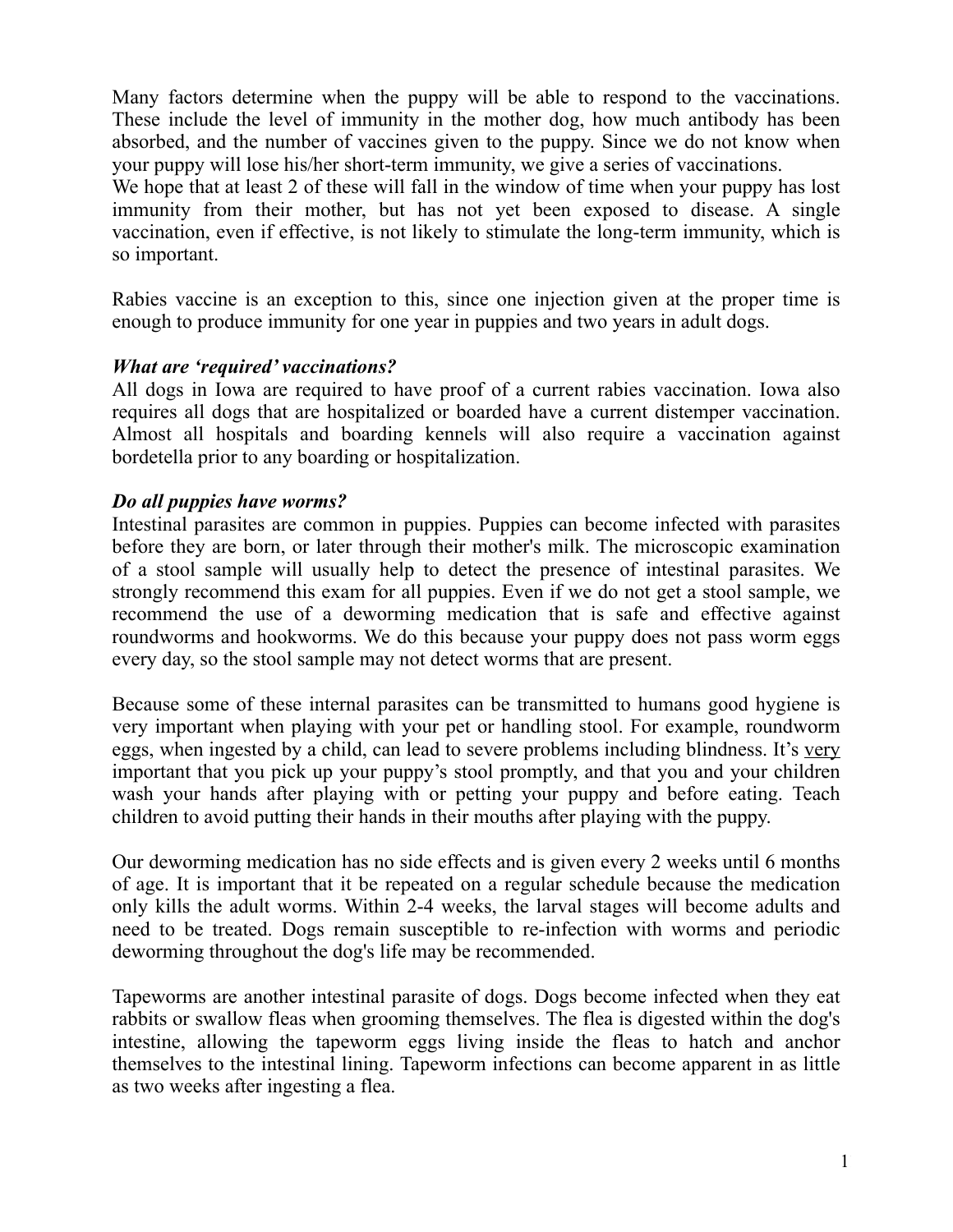Dogs infected with tapeworms will pass small segments of the worms in their stool. The segments are white in color and look like grains of rice and may be seen crawling on the surface of the stool. They may also stick to the hair under the tail. If that occurs, they will dry out, shrink to about half their size, and become golden in color. Tapeworm segments do not pass every day or in every stool sample; therefore, inspection of several consecutive bowel movements may be needed to find them. We may examine a stool sample in our office and not find them, and then you may find them the next day. If you find them at any time, please notify us so we may provide the appropriate drug for treatment.

## *How dangerous are heartworms?*

Heartworms are very dangerous parasites in our climate. They live in the bloodstream of your dog and cause major damage to the heart and lungs. Mosquitoes transmit heartworms so your dog does not need to be in contact with another dog to be exposed. Fortunately, we have medications that will protect your dog from heartworms. These medications are very safe and effective if given faithfully each month, from March through December. Because our heartworm preventive also protects against intestinal worms, we recommend it be given year round. Be aware that having a long hair coat or staying primarily indoors will not protect a dog against heartworm infection. We will help you choose the best product for your pet's needs and lifestyle.

Heartworm preventatives are dosed according to your dog's weight. As the weight increases, the dosage should also increase. Please note the dosing instructions on the package.

An important additional benefit of our heartworm preventive is that the pill also offers protection against roundworms, hookworms, and whipworms each month. For this reason we recommend giving Sentinel year around, especially if you have children in your family.

#### *What are ear mites?*

Ear mites are tiny parasites that live in the ear canals of dogs (and cats). The most common signs of ear mite infection are scratching of the ears and shaking the head. Sometimes the ears will appear dirty because of a black material in the ear canal; this material is sometimes shaken out. We can find the mites by taking a small amount of the black material from the ear canal and examining it with a microscope. Although they may leave the ear canals for short periods of time, mites spend the vast majority of their lives within the protection of the ear canal. Transmission generally requires direct ear-to-ear contact. Ear mites are common in litters of puppies if the mother has ear mites.

Ear infections may also cause the production of a dark discharge in the ear canals. It is important that we examine your puppy to be sure the black material is due to ear mites and not infection. Please do not ask us to just dispense medication without having the opportunity to make an accurate diagnosis.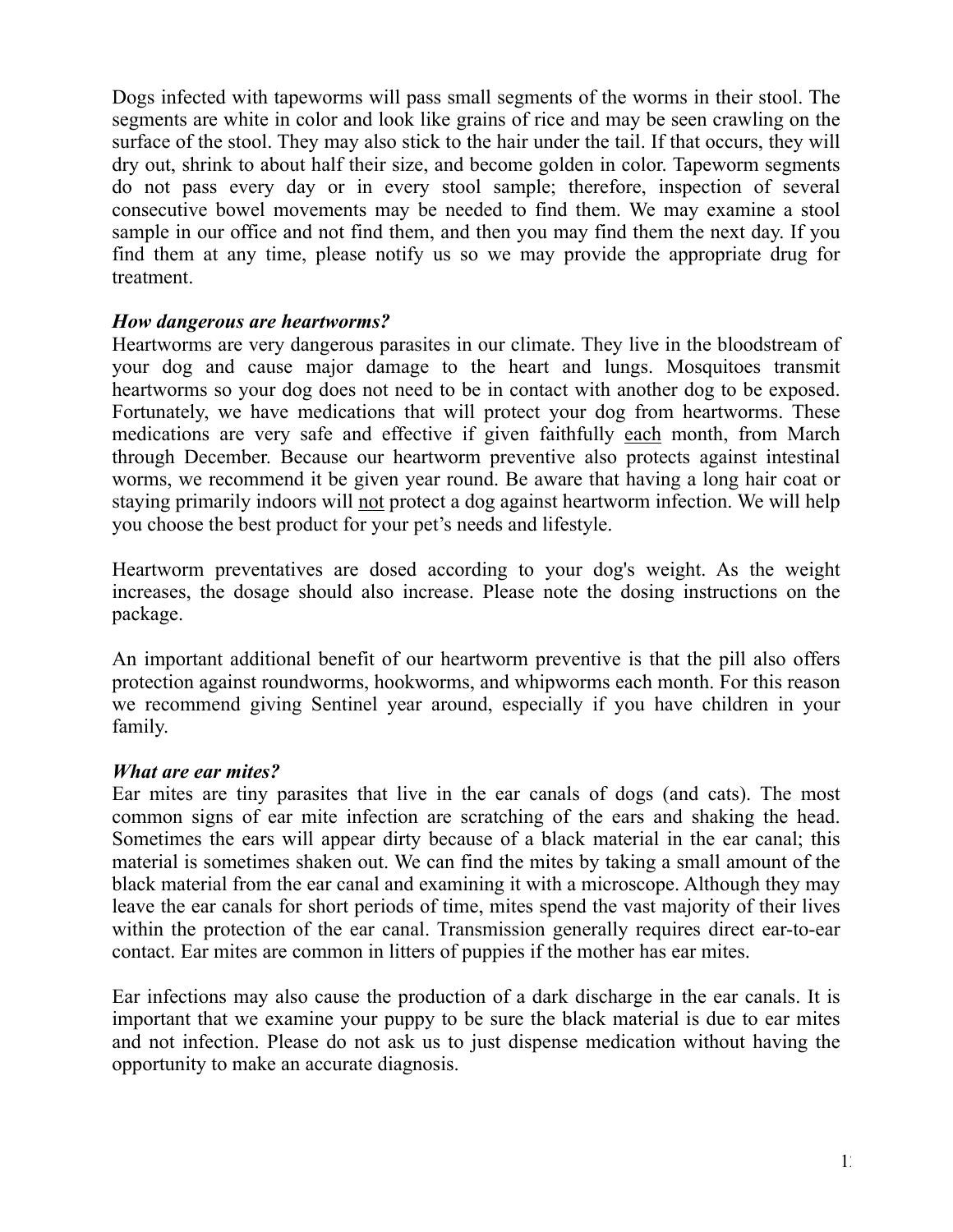## *My puppy has episodes of hiccuping and a strange odor to his breath. Are these normal?*

Yes. Many puppies experience episodes of hiccuping that may last several minutes. This is normal and will not last but a few weeks or months. All puppies have a characteristic odor to their breath that is commonly called "puppy breath." It is also normal and will last only until the puppy matures.

## *What type of dental care does my puppy require?*

First, you should brush your puppy's teeth. Good oral hygiene will not only protect you from the much-dreaded 'doggie breath,' but, more importantly, it will protect your dog's health and extend his life. Poor oral hygiene and gum disease can lead to tooth loss and other serious diseases. Puppyhood is the perfect time for you and your puppy to get in the habit of regular teeth brushing. We have included a finger toothbrush and sample of pet toothpaste in your puppy pack. Be sure to use pet, not people, toothpaste. Human toothpaste causes fluoride toxicity because dogs will swallow the toothpaste, not spit and rinse their mouths out.

Second, your dog will need to go to the 'dentist.' Our doctors and staff are trained in veterinary dentistry and can perform regular prophylactic cleaning of your dog's teeth and do extractions, dental x-rays, and other procedures that may be necessary. An examination of your dog's teeth is part of his annual wellness exam, and we will let you know when it is time for a professional dental cleaning.

## *Why should I have my female dog spayed?*

Spaying offers several advantages. The female heat cycle results in about 2-3 weeks of vaginal bleeding, and repeats about every 6 months. This can be quite inconvenient if your dog is kept indoors, and will result in lots of uninvited guests, and almost certain pregnancy if she spends much time outside. Male dogs are attracted from blocks away and, in fact, seem to come out of the woodwork. They seem to go over, around, and through many doors or fences to reach your female. Spaying is the removal of the uterus and the ovaries. Therefore, heat cycles no longer occur. Spaying prevents unplanned litters of puppies and is the responsible thing to do.

It has been proven that as the female dog gets older, there is a significant increase in the incidence of breast cancer and uterine infections if she has not been spayed. Spaying before she has any heat cycles will virtually eliminate the chance of either. If you do not plan to breed your dog, we strongly recommend that she be spayed anytime between 5 and 6 months of age, before her first heat cycle.

## *Should I breed my dog before spaying her?*

We do not recommend breeding your dog. The myth that a dog will make a better pet if she has a litter of puppies is simply that- a myth. Pregnancy and whelping are not without risk. What was planned as a 'wonderful experience for the kids' can turn into an expensive Caesarian section with seriously compromised or dead puppies. Many of the small breed and short-nosed dogs have a higher risk of delivery problems. Having a litter of puppies in the house can be very time consuming. It can also be expensive. Dog food,